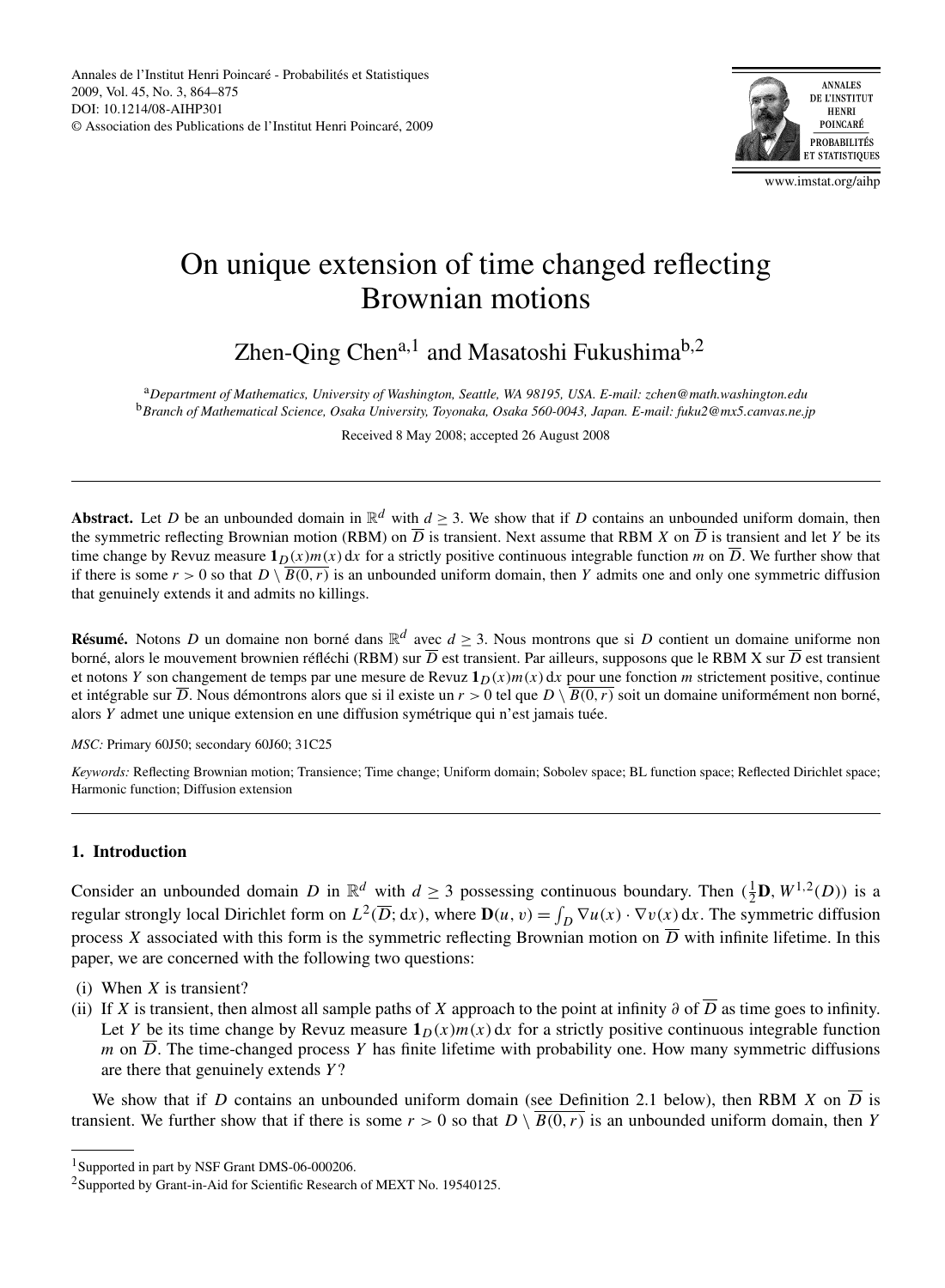admits a unique genuine diffusion extension that admits no killings. Here  $B(x, r)$  denotes the ball in  $\mathbb{R}^d$  centered at *x* with radius *r*. The extension diffusion can be obtained through one-point darning of *Y* at *∂.* It can also be obtained through the active reflected Dirichlet form of *Y* . The key of our approach is to identify the reflected Dirichlet space of *Y* with the space

$$
BL(D) := \left\{ u \in L_{loc}^2(D) : \frac{\partial u}{\partial x_i} \in L^2(D), 1 \le i \le d \right\}
$$

of Beppo Levi functions on *D* and to show that BL(*D*) is the linear space spanned by  $W_e^{1,2}(D)$  and constant functions under suitable conditions on *D*. Here  $W_e^{1,2}(D)$  is the extended Dirichlet space of  $(\frac{1}{2}\mathbf{D}, W^{1,2}(D))$ ; see next section for its definition.

### **2. Transience of reflecting Brownian motion**

Let *E* be a locally compact separable metric space and *m* a positive Radon measure on *E* with full support. Numerical functions *f, g* on *E* is said to be *m*-equivalent if  $m(f \neq g) = 0$ . We write as  $f = g[m]$  in this case. Let  $(\mathcal{E}, \mathcal{F})$ be a Dirichlet form on  $L^2(E; m)$  and  $(\mathcal{F}_e, \mathcal{E})$  be its extended Dirichlet space. A function *u* is in  $\mathcal{F}_e$  if and only if  $|u| < \infty$  [*m*] and there exists  $\{u_n\} \subset \mathcal{F}$  called an approximating sequence of *u* such that  $\{u_n\}$  is  $\mathcal{E}$ -Cauchy and lim<sub>n→∞</sub>  $u_n = u$  [*m*]. It holds then that  $\mathcal{E}(u, u) = \lim_{n \to \infty} \mathcal{E}(u_n, u_n)$ . We know that  $\mathcal{F} = \mathcal{F}_e \cap L^2(E; m)$  and that every normal contraction operates on  $(\mathcal{F}_e, \mathcal{E})$ .

Denote by  ${T_t$ ;  $t > 0$ } be the *L*<sup>2</sup>-semigroup generated by the Dirichlet form *E* and define  ${S_t, t > 0}$  by the Bochner integral  $S_t f = \int_0^t T_s f ds$ ,  $f \in L^2(E; m)$ . The operator  $S_t$  then extends from  $L^2 \cap L^1$  to a bounded linear operator on  $L^1(E; m)$  such that  $0 \leq S_t f \leq S_{t'} f$  for  $0 \leq t < t'$  and  $f \in L^1_+(E; m)$ . Hence for  $f \in L^1_+(E; m)$ ,

$$
Gf(x) = \lim_{N \to \infty} S_N f(x) (\le \infty)
$$

defines a function *Gf* uniquely up to the *m*-equivalence. The Dirichlet form  $(\mathcal{E}, \mathcal{F})$  is called *transient* (resp. *recurrent*) if *Gf* < ∞ [*m*] for some  $f \in L^1_+(E; m)$  with  $f > 0$  [*m*] (resp.  $m(0 < Gf < ∞) = 0$  for every  $f \in L^1_+(E; m)$ ). An *m*-measurable set  $A \subset E$  is said to be  $\{T_t\}$ -invariant if  $1_A T_t 1_{A^c} = 0$  [*m*]. The Dirichlet form  $(\mathcal{E}, \mathcal{F})$  is called *m*-*irreducible* if for any  $\{T_t\}$ -invariant set *A*, we have either  $m(A) = 0$  or  $m(A^c) = 0$ . If the Dirichlet form  $(\mathcal{E}, \mathcal{F})$  is irreducible, then it is either transient or recurrent. The following criteria are known [6]. The Dirichlet form  $(\mathcal{E}, \mathcal{F})$  is transient if and only if one of the next conditions is satisfied:

$$
(\mathcal{F}_e, \mathcal{E})
$$
 is a real Hilbert space; (2.1)

$$
u \in \mathcal{F}_e, \quad \mathcal{E}(u, u) = 0 \quad \Longrightarrow \quad u = 0 \, [m]. \tag{2.2}
$$

The Dirichlet form  $(\mathcal{E}, \mathcal{F})$  is recurrent if and only if

$$
1 \in \mathcal{F}_e \quad \text{and} \quad \mathcal{E}(1, 1) = 0. \tag{2.3}
$$

Denote by  $C_c(E)$  the space of all continuous functions on *E* with compact support. For a Dirichlet form  $(\mathcal{E}, \mathcal{F})$ , a subspace C of  $\mathcal{F} \cap C_c(E)$  is called a *core* of  $\mathcal{E}$  if C is  $\mathcal{E}_1$ -dense in  $\mathcal{F}$  and uniformly dense in  $C_c(E)$ . A Dirichlet form  $\mathcal{E}$ is called *regular* if it possesses a core. A Dirichlet form  $(\mathcal{E}, \mathcal{F})$  is said to be *strongly local* if  $\mathcal{E}(u, v) = 0$  whenever  $K = \text{Supp}[u \cdot m]$  is compact and *v* is constant in a neighborhood of *K*. Any strongly local regular Dirichlet form on  $L^2(E; m)$  is known to admit an associated *m*-symmetric diffusion process on *E* that admits no killing inside *E*.

In the following, we will take the state space *E* to be a Euclidean domain *D* in  $\mathbb{R}^d$ . We denote by  $L^p(D)$ ,  $p \ge 1$ , the  $L^p$ -space of functions on *D* with respect to the Lebesgue measure dx. We focus our attention on the space

$$
BL(D) = \left\{ T : \frac{\partial T}{\partial x_i} \in L^2(D), 1 \le i \le d \right\}
$$
\n(2.4)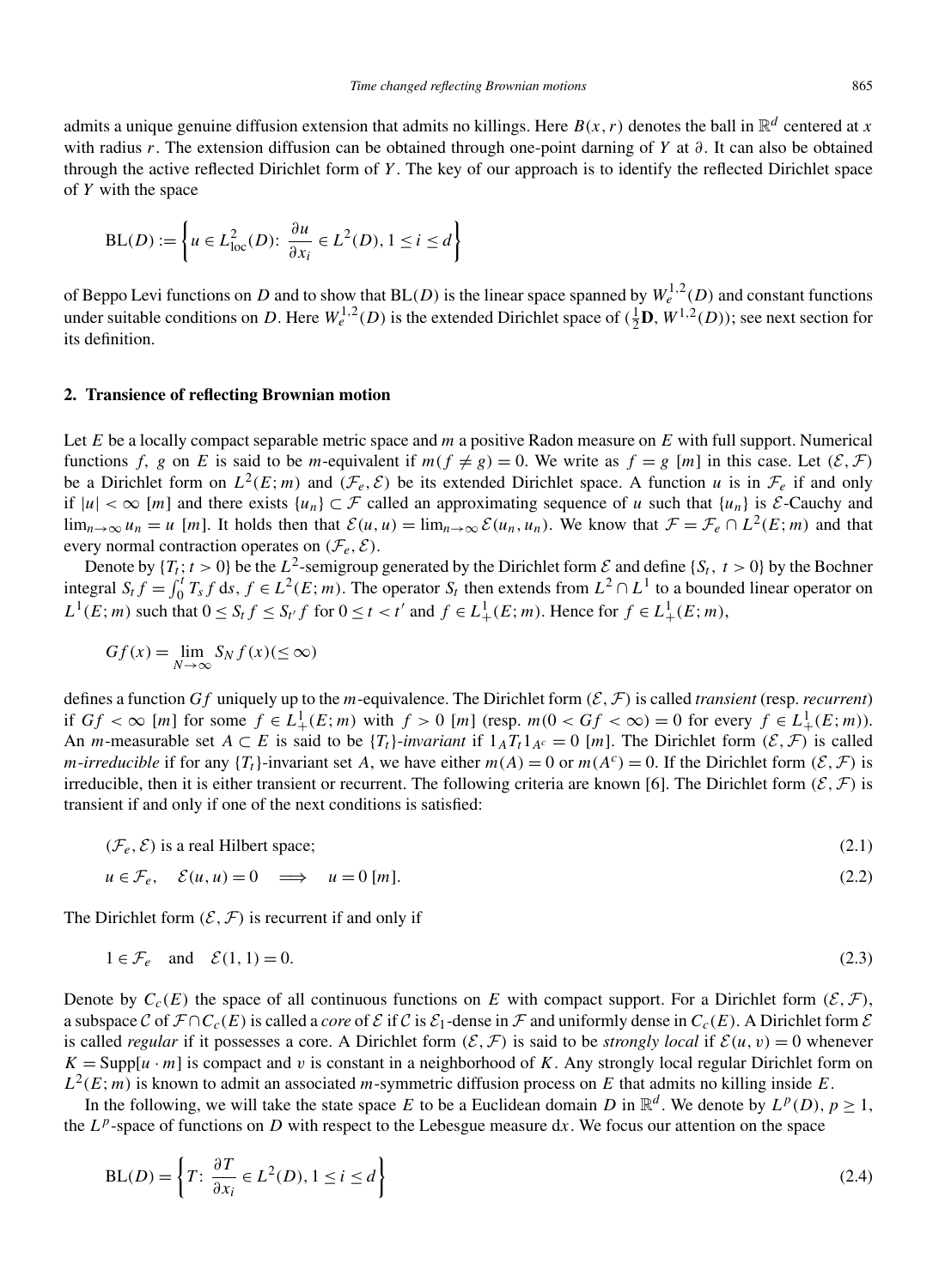of Schwartz distributions *T*. It is known that any distribution  $T \in BL(D)$  can be identified with a function in  $L^2_{loc}(D)$ (cf. Schwartz [13], Deny and Lions [5]) so that

$$
BL(D) = \left\{ u \in L_{loc}^2(D) : \frac{\partial u}{\partial x_i} \in L^2(D), 1 \le i \le d \right\},\tag{2.5}
$$

where the derivatives are taken in Schwartz distribution sense. Members in BL(D) are called BL (Beppo Levi) *functions* on *D*. For  $u, v \in BL(D)$ , we put

$$
\mathbf{D}(u,v) = \sum_{i=1}^{d} \int_{D} \frac{\partial u}{\partial x_i} \frac{\partial v}{\partial x_i} dx.
$$
 (2.6)

The space  $BL(D)$  is known to enjoy the following properties (cf. [5]):

- $(BL.1)$  The quotient space  $B<sub>L</sub>(D)$  of  $B<sub>L</sub>(D)$  by the subspace of constant functions is a Hilbert space with inner product **D***.* Any **D**-Cauchy sequence  $u_n \in BL(D)$  admits  $u \in BL(D)$  and constants  $c_n$  such that  $u_n$  is **D**-convergent to *u* and  $u_n + c_n$  is  $L^2_{loc}$ -convergent to *u*.
- (BL.2) A function *u* on *D* is in BL(*D*) if and only if for each *i* ( $1 \le i \le d$ ), there is a version  $u^{(i)}$  of *u* such that it is absolutely continuous on almost all straight lines parallel to *x<sub>i</sub>*-axis and the derivative  $\frac{\partial u^{(i)}}{\partial x_i}$  in the ordinary sense (which exists a.e. on *D*) is in  $L^2(D)$ . In this case, the ordinary derivatives coincide with the distribution derivatives of *u.*

The *Sobolev space of order* (1, 2) on the domain  $D \subset \mathbb{R}^d$  is defined by

$$
W^{1,2}(D) = BL(D) \cap L^2(D). \tag{2.7}
$$

Then

$$
(\mathcal{E}, \mathcal{F}) = \left(\frac{1}{2}\mathbf{D}, W^{1,2}(D)\right)
$$
\n(2.8)

is a Dirichlet form on  $L^2(D)$ .

Let D denote the class of domains in  $\mathbb{R}^d$  so that the Dirichlet form  $(\mathcal{E}, \mathcal{F})$  of (2.8) is regular on  $L^2(\overline{D})$ ; that is,  $W^{1,2}(D) \cap C_c(\overline{D})$  is both dense in  $(W^{1,2}(D), \|\cdot\|_{1,2})$  and in  $(C_\infty(\overline{D}), \|\cdot\|_\infty)$ . Here  $C_\infty(\overline{D})$  is the space of continuous functions on  $\overline{D}$  that vanishes at infinity. A domain  $D \subset \mathbb{R}^d$  is in  $\mathcal D$  if one of the following two conditions hold:

- (i) *D* has continuous boundary (see Theorem 2 on p. 14 of [12]); that is, for every  $z \in \partial D$ , there is some  $r > 0$  so that  $B(z, r) \cap D$  is the domain lying above the graph of a continuous function;
- (ii) *D* is an *extendable domain* in the sense that  $W^{1,2}(D) = W^{1,2}(\mathbb{R}^d)|_D$ ; in other words, every function  $u \in W^{1,2}(D)$ admits a function  $\widehat{u} \in W^{1,2}(\mathbb{R}^d)$  such that  $\widehat{u} = u$  a.e. on *D*. When *D* is an extendable domain,  $C_c^\infty(\overline{D}) = C_c^\infty(\mathbb{R}^d)$  is a seen for  $(C_c, \mathcal{D})$ . Here  $C_c^\infty(\mathbb{R}^d)$  is the gauge of infinitely diff  $C_c^{\infty}(\mathbb{R}^d)$   $|_{\overline{D}}$  is a core for  $(\mathcal{E}, \mathcal{F})$ . Here  $C_c^{\infty}(\mathbb{R}^d)$  is the space of infinitely differentiable functions with compact support on  $\mathbb{R}^d$ .

*Definition 2.1.* A domain *D* is called a locally uniform domain if there are  $\delta \in (0, \infty]$  and  $C > 0$  such that for every  $x, y \in D$  with  $|x - y| < \delta$ , there is a rectifiable curve  $\gamma$  in D connecting x and y with length $(\gamma) \le C|x - y|$  and, *moreover*,

$$
\min\{|x-z|, |z-y|\} \le C \operatorname{dist}(z, D^c) \quad \text{for every } z \in \gamma.
$$

*A domain is said to be a uniform domain if the above property holds with*  $\delta = \infty$ .

The above definition is taken from Väisälä [15], where various equivalent definitions are discussed. Uniform domain and locally uniform domain are also called *(ε,*∞*)*-domain and *(ε,δ)*-domain, respectively, in [10]. For example, the classical van Koch snowflake domain in the conformal mapping theory is a uniform domain in  $\mathbb{R}^2$ . Note that every bounded Lipschitz domain is uniform, and every *nontangentially accessible domain* defined by Jerison and Kenig in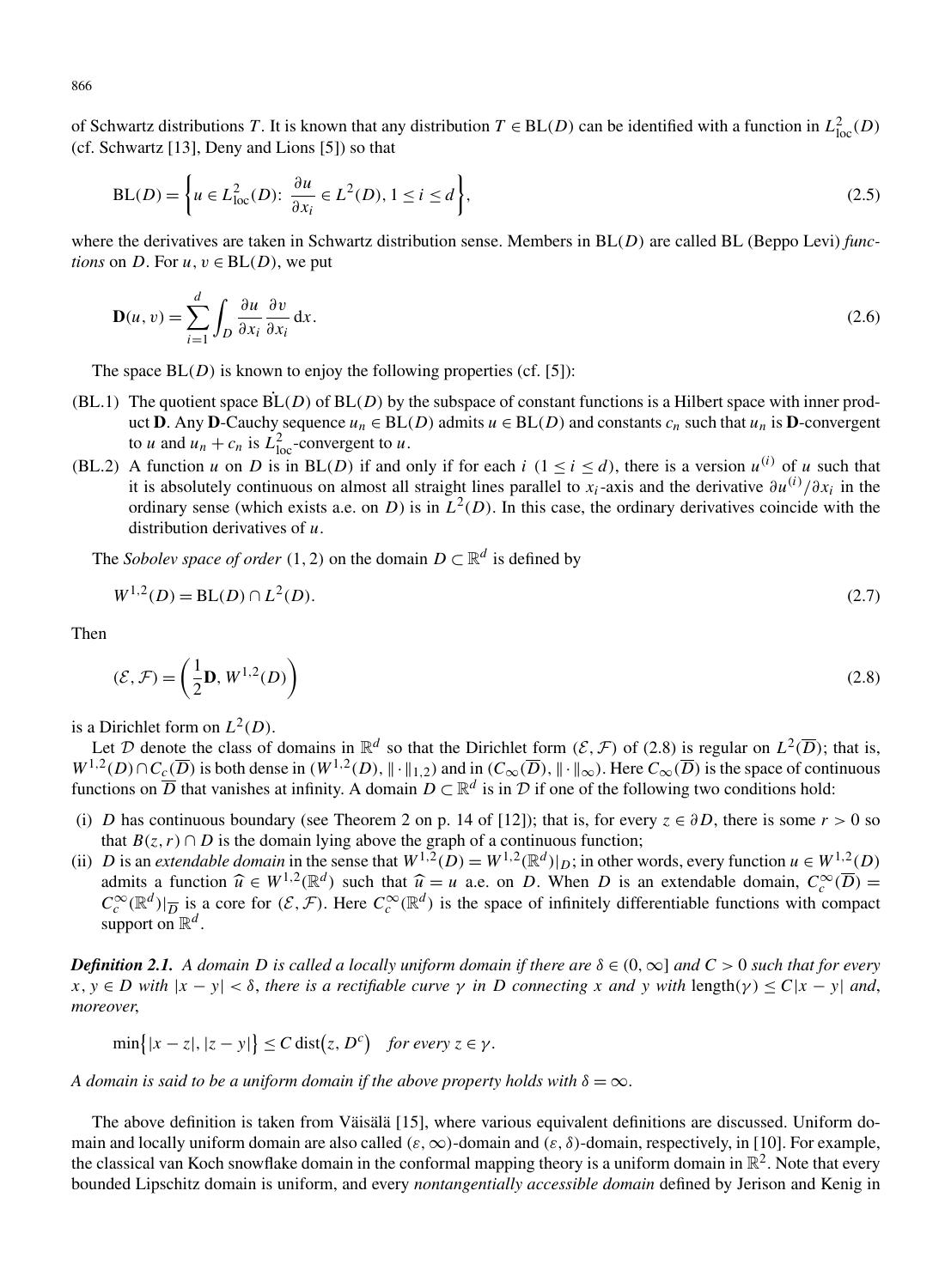[9] is a uniform domain (see (3.4) of [9]), while every Lipschitz domain is an *(ε,δ)*-domain. Let *Sd*−<sup>1</sup> denote the unit sphere  $\{x \in \mathbb{R}^d : |x| = 1\}$  in  $\mathbb{R}^d$  and  $(r, \theta)$  the polar coordinates in  $\mathbb{R}^d$ . It is easy to check that a truncated infinite cone  $C_{A,a} := \{(r, \theta): r > a \text{ and } \theta \in A\}$  in  $\mathbb{R}^d$  for any connected open set  $A \subset S^{d-1}$  with Lipschitz boundary is a uniform domain. However, the boundary of a uniform domain can be highly nonrectifiable and, in general, no regularity of its boundary can be inferred (besides the easy fact that the Hausdorff dimension of the boundary is strictly less than *n*). It is known that every locally uniform domain *D* admits a bounded linear operator

$$
T: (W^{1,2}(D), \|\cdot\|_{1,2}) \to (W^{1,2}(\mathbb{R}^d), \|\cdot\|_{1,2})
$$
\n(2.9)

(see [10]) and so in particular it is an extendable domain.

When  $D \in \mathcal{D}$ , the Dirichlet form (2.8) is regular and strongly local on  $L^2(\overline{D})$ . Its associated diffusion process is called symmetric (or normally) reflected Brownian motion (RBM) on  $\overline{D}$ . When  $D = \mathbb{R}^d$ , then the associated process is the *d*-dimensional standard Brownian motion and hence (2.8) is transient if  $n > 3$  and recurrent if  $d = 1, 2$ . By the following lemma, (2.8) is recurrent for any  $D \in \mathcal{D}$  whenever  $d = 1, 2$ .

**Lemma 2.2.** *Suppose*  $D \in \mathcal{D}$  *and let*  $X = (X_t, \mathbf{P}_x)$  *be RBM on*  $\overline{D}$ *.* 

- (i) RBM X on  $\overline{D}$  is conservative in the sense that  $P_x(\zeta = \infty) = 1$  for q.e.  $x \in \overline{D}$ , where  $\zeta$  is the lifetime of X. *Moreover, X (or equivalently, the Dirichlet form*  $(\mathcal{E}, \mathcal{F})$  *of (2.8)) is <i>m*-irreducible.
- (ii) Suppose  $D_1$ ,  $D_2 \in \mathcal{D}$  and  $D_1 \subset D_2$ . Let  $X^{(i)}$  be RBM on  $\overline{D}_i$ ,  $i = 1, 2$ . If  $X^{(1)}$  is transient, then so is  $X^{(2)}$ . If  $X^{(2)}$ *is recurrent, then so is*  $X^{(1)}$ .

**Proof.** (i) The conservativeness of *X* follows from [6], Example 5.7.1. The transition function of *X* dominates the transition function of the absorbed Brownian motion on *D* which is obtained from the *n*-dimensional standard Brownian motion by killing upon leaving *D* and is known to have a strictly positive transition density on *D.* Therefore *X* is irreducible.

(ii) If we assume the recurrence of (2.8) for  $D_2$ , there exist  $u_n \in W^{1,2}(D_2)$ ,  $n \ge 1$ , which are **D**-Cauchy and convergent pointwise to 1 on  $D_2$ . Then  $v_n = u_n|_{D_1}$ ,  $n \ge 1$ , satisfy the same properties for  $D_1$ , yielding the recurrence of (2.8) for  $D_1$ . This implies the first assertion of (ii) because of the irreducibility proven in (i).

Let us denote by  $(W_e^{1,2}(D), \mathcal{E})$  the extended Dirichlet space of (2.8). We may call  $W_e^{1,2}(D)$  the *extended Sobolev space* of order (1, 2) on *D*. We denote by  $H(D)$  the space of all harmonic functions on *D* with finite Dirichlet integral.

**Lemma 2.3.**  $W_e^{1,2}(D) \subset BL(D)$  and  $\mathcal{E}(u, u) = \frac{1}{2}D(u, u)$  for  $u \in W_e^{1,2}(D)$ . If we denote by  $\mathbb{H}^*(D)$  the collection of *functions in*  $BL(D)$  *that is* **D**-orthogonal to all functions in  $W_e^{1,2}(D)$ , *then* 

$$
\mathbb{H}^*(D) \subset \mathbb{H}(D). \tag{2.10}
$$

**Proof.** For  $u \in W_e^{1,2}(D)$ , there is a sequence  $\{u_n\} \subset W^{1,2}(D)$  which is **D**-Cauchy and convergent to *u* a.e.  $\mathbf{D}(u_n, u_n)$ then converges to  $\mathcal{E}(u, u)$ . By *(BL.1)*, there exist  $v \in BL(D)$  and constants  $c_n$  such that  $\{u_n\}$  is **D**-convergent to *v* and the sequence  $\{u_n + c_n\}$  is convergent to *v* in  $L^2_{loc}(D)$ . By choosing a subsequence if necessary, we may assume that the latter sequence converges to *v* a.e. Then  $\lim_{n\to\infty} c_n = c$  exists,  $u = v - c$  and consequently,  $u \in BL(D)$  and  $\mathcal{E}(u, u) = \frac{1}{2}\mathbf{D}(u, u).$ 

If  $u \in BL(D)$  is **D**-orthogonal to all functions in  $W_e^{1,2}(D)$ , then, since  $C_c^{\infty}(D) \subset W^{1,2}(D)$ , we have

$$
(\Delta u, f) = -\mathbf{D}(u, f) = 0 \quad \text{for every } f \in C_c^{\infty}(D),
$$

which implies that  $\Delta u = 0$ , namely, (a version of) *u* is harmonic on *D*.

Informally, H∗*(D)* is the space of harmonic functions on *D* having finite Dirichlet energy with zero normal derivative on the boundary *∂D*.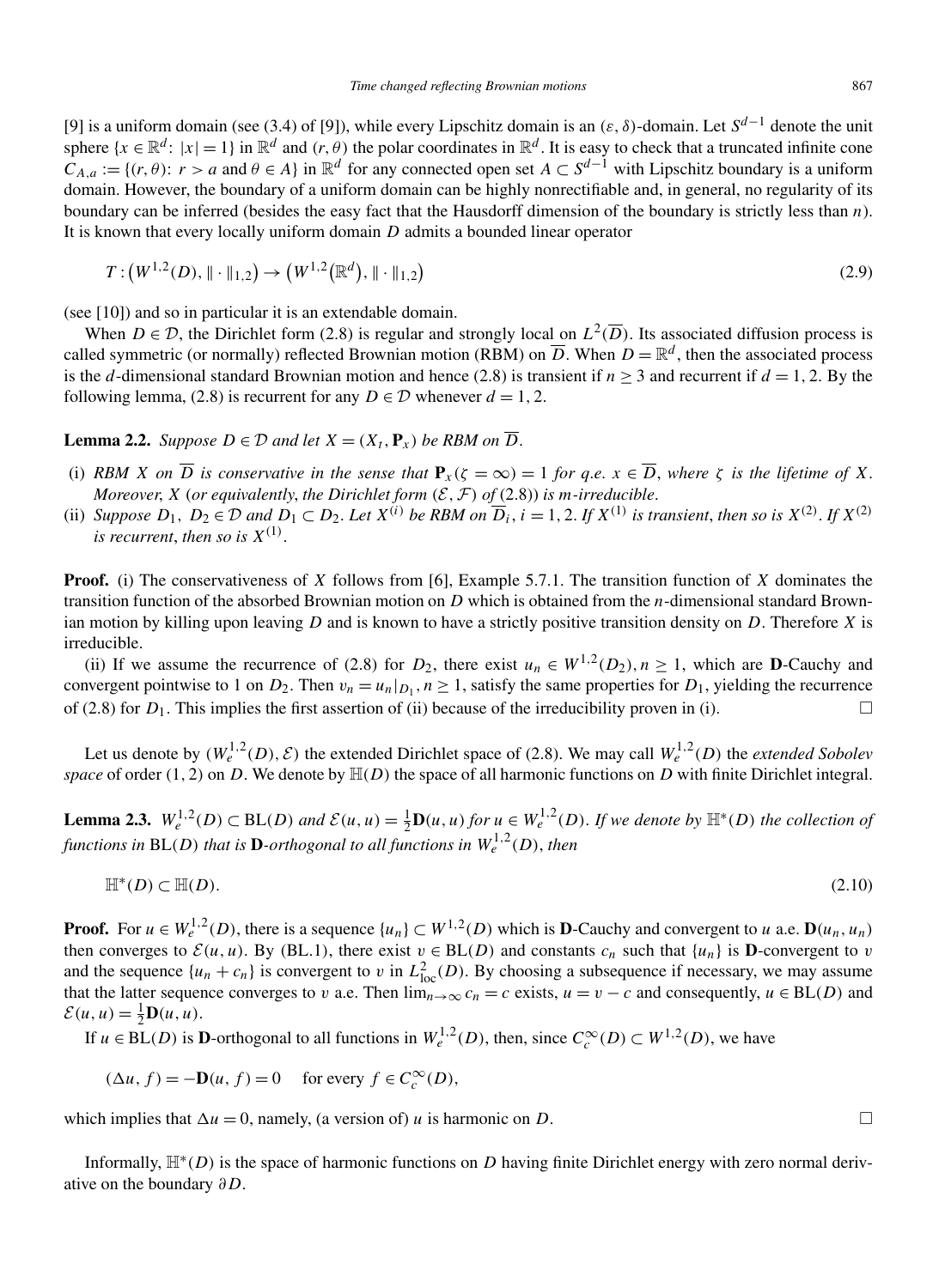If (2.8) is transient, then we see from (2.1) that the extended Sobolev space  $(W_e^{1,2}(D), \frac{1}{2}D)$  is a real Hilbert space and in particular,

 $u \in W_a^{1,2}(D)$  having  $\mathbf{D}(u, u) = 0 \implies u = 0$  a.e., (2.11)

which means that the Hilbert space  $(W_e^{1,2}(D), \frac{1}{2}D)$  is isometrically imbedded into a closed subspace of  $(\dot{BL}(D), \frac{1}{2}D)$ by the canonical map  $W_e^{1,2}(D) \mapsto \text{BL}(D)$ . Accordingly, we have

**Proposition 2.4.** Assume that the Dirichlet form (2.8) on  $L^2(D)$  is transient. Then  $(W_e^{1,2}(D), \frac{1}{2}D)$  can be regarded as a closed linear subspace of the Hilbert space  $(BL(D), \frac{1}{2}D)$  by the canonical map  $W_e^{1,2}(D) \mapsto B\dot{L}(D)$ .  $BL(D)$  *is a linear space spanned by*  $W_e^{1,2}(D)$  *and*  $\mathbb{H}^*(D)$ *.* 

The next lemma is well known (cf. [1]).

**Lemma 2.5.** *When*  $D = \mathbb{R}^d$ ,  $\mathbb{H}^*(\mathbb{R}^d)$  *consists of all constant functions. If*  $d > 3$ *, then* 

$$
BL(\mathbb{R}^d) \text{ is a linear space spanned by } W_e^{1,2}(\mathbb{R}^d) \text{ and constant functions.}
$$
 (2.12)

See [6], Example 1.5.3 for a proof, where however an incorrect statement that "the space  $W_e^{1,2}(\mathbb{R}^d)$  is obtained from BL $(\mathbb{R}^d)$  by removing nonzero constant functions" was made. It should be corrected in the manner of (2.12). See also Remark 2.9 below.

We shall be concerned with a finite measure  $m(dx) = m(x) dx$  on *D* with a density function  $m(x)$  satisfying

 $(M.1)$  *m(x)* > 0 for every  $x \in \overline{D}$  and  $m \in C_b(\overline{D}) \cap L^1(D)$ .

We then consider the form defined by

$$
\left(\mathcal{E}^*, \mathcal{F}^*\right) = \left(\frac{1}{2}\mathbf{D}, \text{BL}(D) \cap L^2(D; m)\right),\tag{2.13}
$$

which is obtained just by replacing  $L^2(D)$  with  $L^2(D; m)$  in (2.7) and (2.8).

**Proposition 2.6.** *The symmetric form*  $(\mathcal{E}^*, \mathcal{F}^*)$  *of* (2.13) *is a recurrent Dirichlet form on*  $L^2(D; m)$ *. Its extended Dirichlet space*  $(\mathcal{E}^*, \mathcal{F}^*_e)$  *coincides with the space*  $(\frac{1}{2}\mathbf{D}, \text{BL}(D))$ *.* 

**Proof.** Since the convergence in  $L^2(D; m)$  implies the convergence in  $L^2_{loc}(D)$ , (2.13) can be readily seen to be a closed symmetric form on  $L^2(D; m)$ . Its Markovian property is an immediate consequence of *(BL.2)*. It satisfies the recurrence condition (2.3) because *m* is a finite measure on *D.* We further have

$$
u \in \mathcal{F}_e^*
$$
 having  $\mathcal{E}^*(u, u) = 0 \implies u$  is constant a.e. (2.14)

To see this, suppose  $u \in \mathcal{F}_e^*$  with  $\mathcal{E}^*(u, u) = 0$  and put  $u_\ell = \varphi^\ell \circ u$  with the normal contraction

$$
\varphi^{\ell}(t) := \left( (-\ell) \vee t \right) \wedge \ell, \quad \ell \in \mathbb{N}. \tag{2.15}
$$

Then  $u_\ell \in L^2(E; m) \cap \mathcal{F}_e^* = \mathcal{F}^*$  and hence  $\mathcal{E}^*(u_\ell, u_\ell) = \frac{1}{2} \mathbf{D}(u_\ell, u_\ell) = 0$ . Therefore  $u_\ell$  is a constant and we get (2.14) by letting  $\ell \to \infty$ .

Denote by  $\dot{\mathcal{F}}_e^*$  the quotient space of  $\mathcal{F}_e^*$  by the subspace of constant functions. Just as in the proof of the preceding proposition but using (2.14) in place of (2.11), we conclude that the space  $(\dot{\mathcal{F}}_e^*, \mathcal{E}^*)$  is isometrically embedded into the space  $(\dot{\text{BL}}(D), \frac{1}{2}\mathbf{D})$ .

Take any  $u \in BL(D)$  and put  $u_\ell = \varphi^\ell \circ u$  as above. By *(BL.2)*,  $u_\ell \in BL(D)$  and

$$
\mathbf{D}(u - u_{\ell}, u - u_{\ell}) = \int_{\{x : |u(x)| > \ell\}} |\nabla u|^2 \, \mathrm{d}x \to 0, \quad \ell \to \infty. \tag{2.16}
$$

868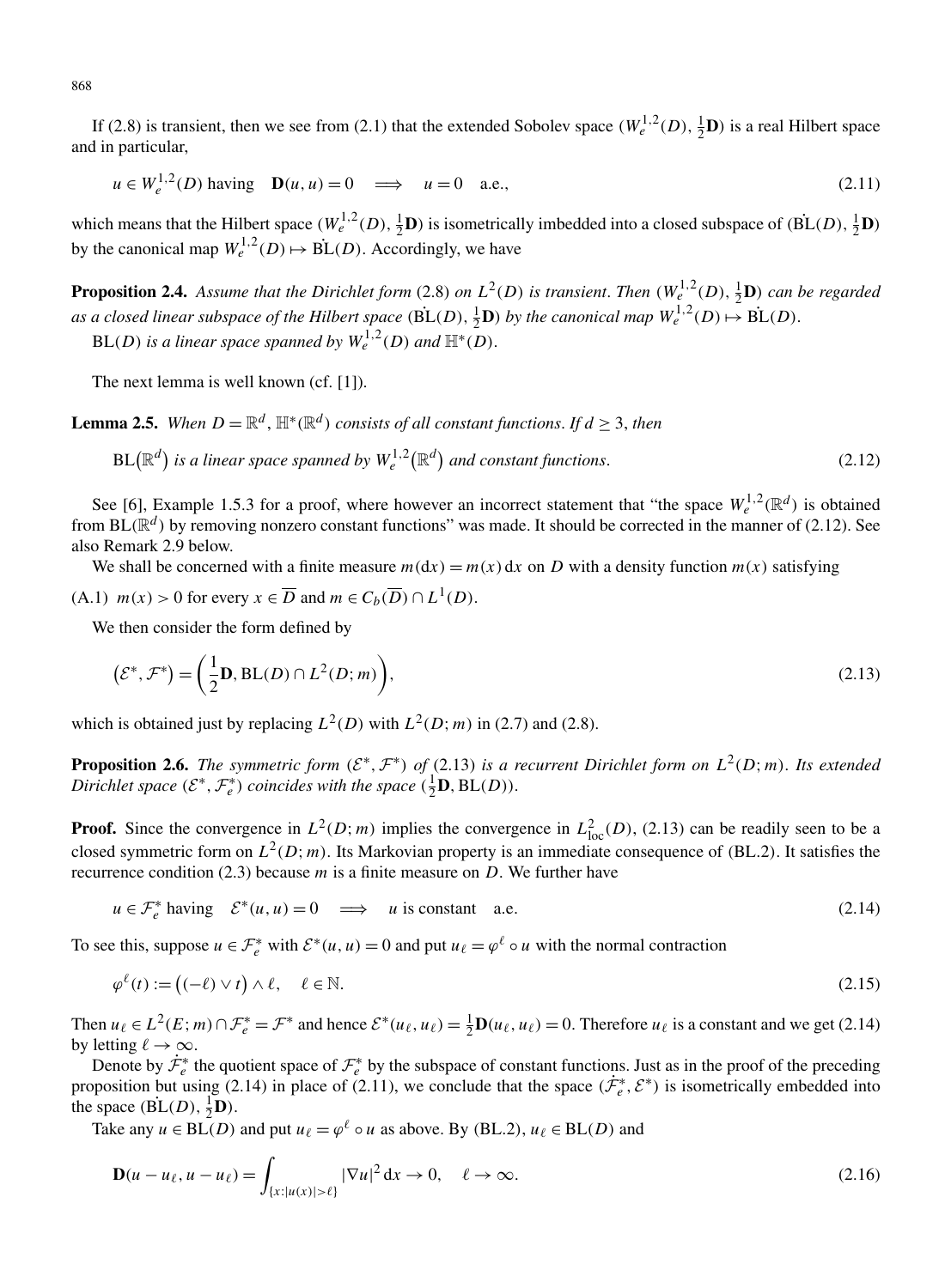Since  $u_\ell \in \mathcal{F}^*$  and  $u_\ell$  converges to *u* pointwise, *u* must be an element of  $\mathcal{F}_e^*$ . Hence the above isometric embedding is an onto map and so  $\mathcal{F}_e^* = BL(D)$ .

When the Lebesgue measure of the domain *D* is finite, then we can take the function  $m \equiv 1$  in (2.13) in reducing  $\mathcal{F}^*$  to  $W^{1,2}(D)$ . Hence

**Corollary 2.7.** If the domain D is of finite Lebesgue measure, then  $(\frac{1}{2}\mathbf{D}, W^{1,2}(D))$  is a recurrent Dirichlet form on  $L^2(D)$  *and* 

$$
W_e^{1,2}(D) = BL(D). \tag{2.17}
$$

We will show in Theorem 3.1 below that  $BL(D)$  is the reflected Dirichlet space of  $(\frac{1}{2}\mathbf{D}, W^{1,2}(D))$  for any  $D \in \mathcal{D}$ in any dimension  $d \geq 1$ .

In what follows, we are concerned with the following condition on the domain  $D \subset \mathbb{R}^d$ :

(A.2) *D*  $\in$  *D* and the Dirichlet form (2.8) on *L*<sup>2</sup>*(D)* is transient.

This condition forces dimension *d* to be greater than or equal to 3 and *D* to have infinite Lebesgue measure in view of Lemma 2.2 and Corollary 2.7. We shall see from Theorem 2.10 below that, if  $d \geq 3$  and  $D \in \mathcal{D}$  contains an unbounded uniform domain, then *D* satisfies the condition (A.2); in other words, RBM on  $\overline{D}$  is transient. This result is almost sharp since RBM *X* on an infinite cylinder  $D = \{x = (x_1, x_2, \cdot, x_d) \in \mathbb{R}^d: \sum_{i=2}^d x_k^2 < 1\}$  where  $d \ge 3$  is recurrent because *X* is direct product of the one-dimensional Brownian motion and the reflecting Brownian motion on the closed unit ball. Note that an infinite cylinder is *not* a uniform domain.

We first prepare a proposition.

**Proposition 2.8.** Let D be an unbounded uniform domain in  $\mathbb{R}^d$  with  $d > 3$  and  $f \in W^{1,2}_e(\mathbb{R}^d)$ . If  $f = c$  a.e. on D *for some constant c*, *then*  $c = 0$ .

**Proof.** Without loss generality, we assume that the origin  $0 \in D$ . Since *D* is unbounded, there is a sequence  $\{x_k, k \ge 0\}$ so that  $|x_k| = 2Ck$ , where  $C \ge 1$  is the constant in the Definition 2.1 for the uniform domain *D*. By definition of uniform domain, for every  $k \ge 1$ , there is a rectifiable curve  $\gamma_k$  connecting 0 and  $x_k$  with  $2Ck = |x_k| \le \text{length}(\gamma_k) \le$  $C|x_k| = 2C^2k$  and

 $\min\{|z|, |z - x_k|\} \leq C \text{ dist}(z, D^c)$  for every  $z \in \gamma_k$ .

Choose  $y_k \in \gamma_k$  such that  $|y_k| = |y_k - x_k|$ . Then clearly  $|y_k| \ge |x_k|/2 = Ck$ ,  $2|y_k| \le \text{length}(\gamma_k) \le 2C^2k$  and further

$$
dist(y_k, D^c) \ge (1/C)(Ck) = k.
$$

Accordingly *D* contains a sequence of open balls  $\{B(y_k, k), k \ge 1\}$  with  $C_k \le |y_k| \le C^2 k$ .

Let  $X = (X_t, \mathbf{P}_x)$  be the Brownian motion in  $\mathbb{R}^d$ , which is transient as  $d > 3$ , and  $e_1 := (1, 0, \ldots, 0) \in \mathbb{R}^d$ . Observe that by the Brownian scaling and the rotation invariance of the Brownian motion *X*,

$$
\mathbf{P}_0(X_t \in D \text{ for some } t \geq Ck)
$$
\n
$$
\geq \mathbf{P}_0(X_t \in B(y_k, k) \text{ for some } t \geq Ck)
$$
\n
$$
\geq \mathbf{P}_0(X_t \in B(y_k, k) \text{ for some } t \geq |y_k|)
$$
\n
$$
= \mathbf{P}_0(X_t \in B(e_1, k/|y_k|) \text{ for some } t \geq 1/|y_k|)
$$
\n
$$
\geq \mathbf{P}_0(X_t \in B(e_1, C^{-2}) \text{ for some } t \geq C^{-1}) =: p_0 > 0.
$$

Consequently,

$$
\mathbf{P}_0\left(\bigcap_{n\geq 1}\bigcup_{k\geq n}\{X_t\in D \text{ for some } t\geq Ck\}\right)\geq p_0. \tag{2.18}
$$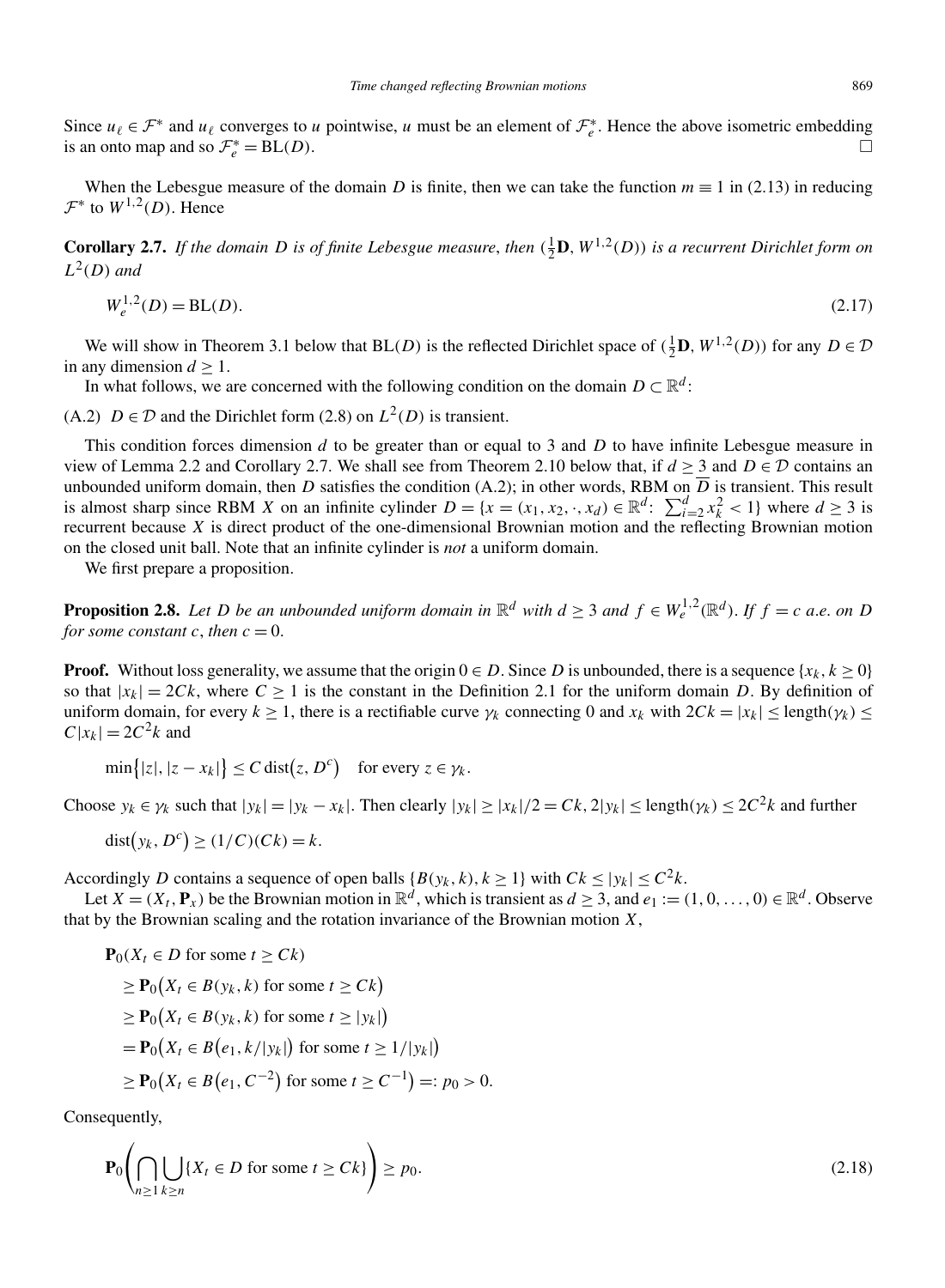Let  $\partial$  be the one-point compactification of  $\mathbb{R}^d$ . As is well known,

$$
\mathbf{P}_x \left( \lim_{t \to \infty} X_t = \partial \right) = 1, \quad x \in \mathbb{R}^d. \tag{2.19}
$$

Any  $f \in W_e^{1,2}(\mathbb{R}^d)$  admits a version  $\widetilde{f}$  which is quasi-continuous in the restricted sense with respect to the transient extended Dirichlet space  $(W_e^{1,2}(\mathbb{R}^d), \frac{1}{2}\mathbf{D})$ , namely, there exists a decreasing sequence of open subsets  $\{G_n\}$  of  $\mathbb{R}^d$ such that  $Cap_{(0)}(G_n) \to 0, n \to \infty$ , and the restriction of  $\widetilde{f}$  to each set  $(\mathbb{R}^d \setminus G_n) \cup \{\partial\}$  is continuous there if we set  $\widetilde{f}(\partial) = 0$ . By (2.9) of [3], it then holds that  $P_x(\sigma_{G_n} = \infty$  for some  $n \ge 1$ ) = 1, q.e.  $x \in \mathbb{R}^d$ , which combined with (2.19) yields that  $\varphi(x) = 1$  for q.e.  $x \in \mathbb{R}^d$ , where  $\varphi(x) = \mathbf{P}_x(\lim_{t \to \infty} \widetilde{f}(X_t) = 0)$ . Hence, by the Markov property,

$$
\mathbf{P}_0\Big(\lim_{t \to \infty} \widetilde{f}(X_t) = 0\Big) = (2\pi)^{-d/2} \int_{\mathbb{R}^d} e^{-|x|^2/2} \varphi(x) \, \mathrm{d}x = 1. \tag{2.20}
$$

Suppose  $f \in W_e^{1,2}(\mathbb{R}^d)$  equals a constant *c* a.e. on *D*, then  $\widetilde{f} = c$  q.e. on *D*, and we can deduce from (2.18) and (2.20) that  $c = 0$ .

*Remark 2.9. We can make the statement* (2.12) *more specific as follows: When*  $d > 3$ ,  $W_e^{1,2}(\mathbb{R}^d)$  *is obtained from the quotient space* BL˙ *(*R*<sup>d</sup> ) by choosing from each equivalence class a special function whose quasi-continuous version has zero limit at ∂ in the sense of* (2.20).

**Theorem 2.10.** *Assume that d* ≥ 3 *and D is a domain in* D *that contains an unbounded uniform domain*. *Then RBM on*  $\overline{D}$  *is transient; in other words, D satisfies condition* (A.2).

**Proof.** In view of the comparison result Lemma 2.2(ii), we may assume, without loss of generality, that *D* is an unbounded uniform domain.

We first show that  $W_e^{1,2}(D) = W_e^{1,2}(\mathbb{R}^d)|_D$ . By [8], Theorem 4.13, there is a linear bounded extension operator *S* : BL(*D*) → BL( $\mathbb{R}^d$ ) in the following sense: for every *u* ∈ BL(*D*), *Su* ∈ BL( $\mathbb{R}^d$ ) with *Su* = *u* a.e. on *D*, moreover,

$$
\|\nabla(Su)\|_{L^2(\mathbb{R}^d)} \le M \|\nabla u\|_{L^2(D)} \quad \text{for every } u \in \text{BL}(D). \tag{2.21}
$$

For  $u \in W^{1,2}(D)$ ,  $Su \in BL(\mathbb{R}^d)$  and so by Lemma 2.5,  $Su = v_0 + c$  for some  $v_0 \in W^{1,2}_e(\mathbb{R}^d)$  and constant c. On the other hand, by (2.9), there is  $Tu \in W^{1,2}(\mathbb{R}^d)$  so that  $Tu = u$  a.e. on D. It follows that  $Tu - v_0 \in W^{1,2}_e(\mathbb{R}^d)$  and  $Tu - v_0 = c$  on *D*. Proposition 2.8 now implies that  $c = 0$ . This proves that the extension operator *S* maps  $W^{1,2}(D)$ into  $W_e^{1,2}(\mathbb{R}^d)$ . Now for  $u \in W_e^{1,2}(D)$ , there is a **D**-Cauchy sequence  $\{u_k, k \ge 1\} \subset W^{1,2}(D)$  so that  $u_k \to u$  a.e. on D. By (2.21) and what we just established,  $\{Su_k, k \ge 1\}$  is a **D**-Cauchy sequence in  $W_e^{1,2}(\mathbb{R}^d)$ . Since  $(W_e^{1,2}(\mathbb{R}^d), \mathbf{D})$  is a Hilbert space,  $Su_k$  is **D**-convergent to some  $f \in W_e^{1,2}(\mathbb{R}^d)$ . Taking a subsequence if necessary,  $Su_k$  converges to f a.e. on  $\mathbb{R}^d$ . It follows then  $u = f$  a.e. on D. This proves that  $W_e^{1,2}(D) = W_e^{1,2}(\mathbb{R}^d)|_D$ , as clearly  $W_e^{1,2}(\mathbb{R}^d)|_D \subset W_e^{1,2}(D)$ . (The above also implies that S maps  $W_e^{1,2}(D)$  into  $W_e^{1,2}(\mathbb{R}^d)$ . This is because for  $u \in W_e^{1,2}(D)$ ,  $Su \in BL(\mathbb{R}^d)$  and so  $Su = v_0 + c$  for some  $v_0 \in W_e^{1,2}(\mathbb{R}^d)$  and constant c. On the other hand, there is some  $f \in W_e^{1,2}(\mathbb{R}^d)$  so that  $f = u$ a.e. on *D*. Thus we have  $f - v_0 = c$  on *D*. Since  $f - v_0 \in W_e^{1,2}(\mathbb{R}^d)$ , we have by Proposition 2.8 that  $c = 0$ . This proves that  $Su = v_0 \in W_e^{1,2}(\mathbb{R}^d)$ .)

To show that RBM on  $\overline{D}$  is transient, by (2.2) and Lemma 2.3, it suffices to show that if  $u \in W_e^{1,2}(D)$  has  $D(u, u) = 0$ , then  $u = 0$  on *D*. Suppose  $u \in W_e^{1,2}(D)$  and  $D(u, u) = 0$ . Clearly,  $u = c$  a.e. on *D* for some constant *c*. We know from the above that there is  $u_0 \in W_e^{1,2}(\mathbb{R}^d)$  so that  $u_0 = u = c$  a.e. on *D*. It follows from Proposition 2.8 that  $c = 0$  and so  $u = 0$ .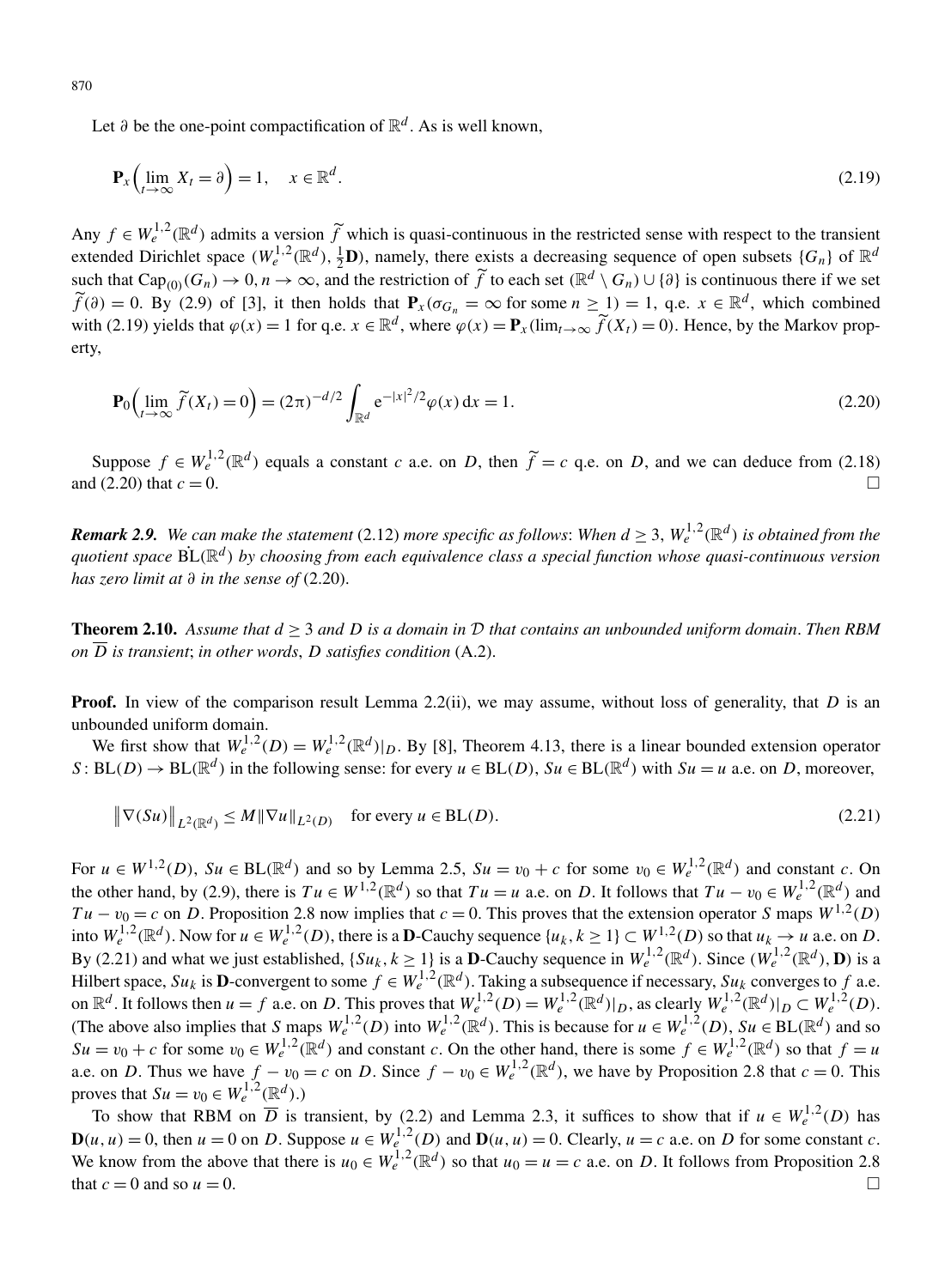#### **3. Unique symmetric extension and the space of BL-functions**

We start this section with a domain  $D \in \mathcal{D}$ , together with a measure  $m(dx) = m(x) dx$  on *D* whose density  $m(x)$  is strictly positive for every  $x \in \overline{D}$  and satisfies  $m \in C_b(\overline{D})$ . Consider the following symmetric form

$$
\left(\mathcal{E}^{(0)}, \mathcal{F}^{(0)}\right) = \left(\frac{1}{2}\mathbf{D}, W_e^{1,2}(D) \cap L^2(D; m)\right),\tag{3.1}
$$

obtained by just replacing  $BL(D)$  with  $W_e^{1,2}(D)$  in (2.13). As for (2.13), the above form can be readily checked to be a Dirichlet form on  $L^2(D; m)$ . Furthermore, it is a regular and strongly local Dirichlet form on  $L^2(\overline{D}; m)$ . The associated diffusion process  $Y = (Y_t, \mathbf{P}_x)$  on  $\overline{D}$  is obtained from the reflecting Brownian motion *X* by a time change with respect to the additive functional  $A_t = \int_0^t m(X_s) ds$  in view of [6], Section 6.2.

For a general regular Dirichlet form  $(\mathcal{E}, \mathcal{F})$ , the notions of its reflected Dirichlet space  $(\mathcal{F}^{\text{ref}}, \mathcal{E}^{\text{ref}})$  and its active reflected Dirichlet form  $(\mathcal{E}^{\text{ref}}, \mathcal{F}_a^{\text{ref}})$  were originally introduced by Silverstein (see [14]) and have been further studied in [2] when  $(\mathcal{E}, \mathcal{F})$  is transient. These notions are well defined for the present Dirichlet form (3.1).

Assume that  $m \in C_b(\overline{D})$  with  $m(x) > 0$  for every  $x \in \overline{D}$  and let  $(\mathcal{E}^{(0)}, \mathcal{F}^{(0)})$  be the Dirichlet form on  $L^2(D; m)$ defined by (3.1). Following [2], let

$$
\mathcal{F}^{\text{ref}} := \left\{ f \colon f_k := \varphi^k \circ f \in \mathcal{F}_{\text{loc}}^{(0)} \text{ and } \sup_{k \ge 1} \mathbf{D}(f_k, f_k) < \infty \right\},
$$
\n
$$
\mathcal{F}_a^{\text{ref}} := \mathcal{F}^{\text{ref}} \cap L^2(D; m),
$$
\n
$$
\mathcal{E}^{\text{ref}}(f, f) := \frac{1}{2} \int_D |\nabla f(x)|^2 \, \mathrm{d}x = \frac{1}{2} \mathbf{D}(f, f) \quad \text{for } f \in \mathcal{F}^{\text{ref}}.
$$

We call  $(\mathcal{E}^{\text{ref}}, \mathcal{F}^{\text{ref}})$  and  $(\mathcal{E}^{\text{ref}}, \mathcal{F}^{\text{ref}}_a)$  the reflected Dirichlet form and the active reflected Dirichlet form, respectively, of  $(\mathcal{E}^{(0)}, \mathcal{F}^{(0)})$  on  $L^2(D; m)$ . In [2], the above notions are defined for transient  $(\mathcal{E}^{(0)}, \mathcal{F}^{(0)})$  and it is proved there that  $(\mathcal{E}^{\text{ref}}, \mathcal{F}_a^{\text{ref}})$  is a Dirichlet form on  $L^2(D; m)$ . But these notions can also be defined when  $(\mathcal{E}^{(0)}, \mathcal{F}^{(0)})$  is recurrent.

**Theorem 3.1.** *Let*  $D \in \mathcal{D}$  *be a domain in*  $\mathbb{R}^d$  *with*  $d \ge 1$ *. Assume that*  $m \in C_b(\overline{D})$  *with*  $m(x) > 0$  *for every*  $x \in \overline{D}$ *. Then the Dirichlet form*  $(E^*, \mathcal{F}^*)$  *defined by* (2.13) *with*  $m(dx) = m(x) dx$  *is the active reflected Dirichlet form of the* Dirichlet form  $(\mathcal{E}^{(0)},\mathcal{F}^{(0)})$  given by (3.1) and  $BL(D)$  is the reflected Dirichlet space of  $(\mathcal{E}^{(0)},\mathcal{F}^{(0)})$ .

**Proof.** For  $f \in \mathcal{F}^{\text{ref}} \cap L^{\infty}(D)$ ,  $f \in \mathcal{F}_{\text{loc}}^{(0)}$  and so  $f \in BL(D)$ . For general  $f \in \mathcal{F}^{\text{ref}}$  and  $k \ge 1$ , define  $f_k = \varphi^k \circ f$ for  $k \ge 1$ , where  $\varphi^k$  is defined in (2.15). From above we have  $f_k \in BL(D)$  with  $\mathcal{E}^{\text{ref}}(f_k, f_k) = \frac{1}{2}\mathbf{D}(f_k, f_k)$ . Since  $\sup_{k>1}$  **D** $(f_k, f_k) < \infty$ , there is a Cesàro mean  $\{g_k, k \ge 1\}$  of  $\{f_k, k \ge 1\}$  that is **D**-Cauchy. Observe that  $g_k \in \mathcal{F}^{\text{ref}} \cap L^{\infty}(D) \subset BL(D)$ . By (BL.1), there is  $u \in BL(D)$  and a sequence of constants  $\{c_k, k \geq 1\}$  so that  $g_k$  is **D**-convergent to *u* and  $g_k + c_k$  converges to *u* locally in  $L^2(D)$  as  $k \to \infty$ . But lim $_{k\to\infty} g_k = f$  on *D*. This implies that lim<sub>*k*→∞</sub>  $c_k = c$  and  $f + c = u$ . Therefore  $f \in BL(D)$  and so  $\mathcal{F}^{\text{ref}} \subset BL(D)$ .

Now for  $f \in BL(D)$ , clearly  $f_k = \varphi^k \circ f \in BL(D) \cap L^2_{loc}(D) \subset \mathcal{F}_{loc}^{(0)}$  for every  $k \ge 1$ . Since  $\mathbf{D}(f_k, f_k) \le \mathbf{D}(f, f)$ , we conclude that  $f \in \mathcal{F}_{a}^{\text{ref}}$ . This completes the proof that  $BL(D) = \mathcal{F}^{\text{ref}}$ . It then follows immediately that  $\mathcal{F}^* =$  $BL(D) \cap L^2(D; m) = \mathcal{F}^{\text{ref}} \cap L^2(D; m) = \mathcal{F}_a^{\text{ref}}.$ 

Taking  $m(x) \equiv 1$  on *D* in Theorem 3.1 yields in particular that  $BL(D)$  is the reflected Dirichlet space for  $(\frac{1}{2}D, W^{1,2}(D))$  for every  $D \in \mathcal{D}$  in any dimension.

We shall next consider a domain  $D \in \mathcal{D}$  satisfying the transience condition (A.2) and the function *m* satisfying condition (A.1). Then  $d > 3$  and D is of infinite Lebesgue measure as is noted in Section 2. Abusing the notation a bit, we also use  $\partial$  to denote the point at infinity of  $\overline{D}$ , namely, we let  $\overline{D}^* = \overline{D} \cup \{\partial\}$  be the one point compactification of  $\overline{D}$ . Under condition (A.2), the reflecting Brownian motion  $X = (X_t, \mathbf{P}_x)$  on  $\overline{D}$  satisfies

$$
\mathbf{P}_x \left( \lim_{t \to \infty} X_t = \partial \right) = 1 \quad \text{for q.e. } x \in \overline{D} \tag{3.2}
$$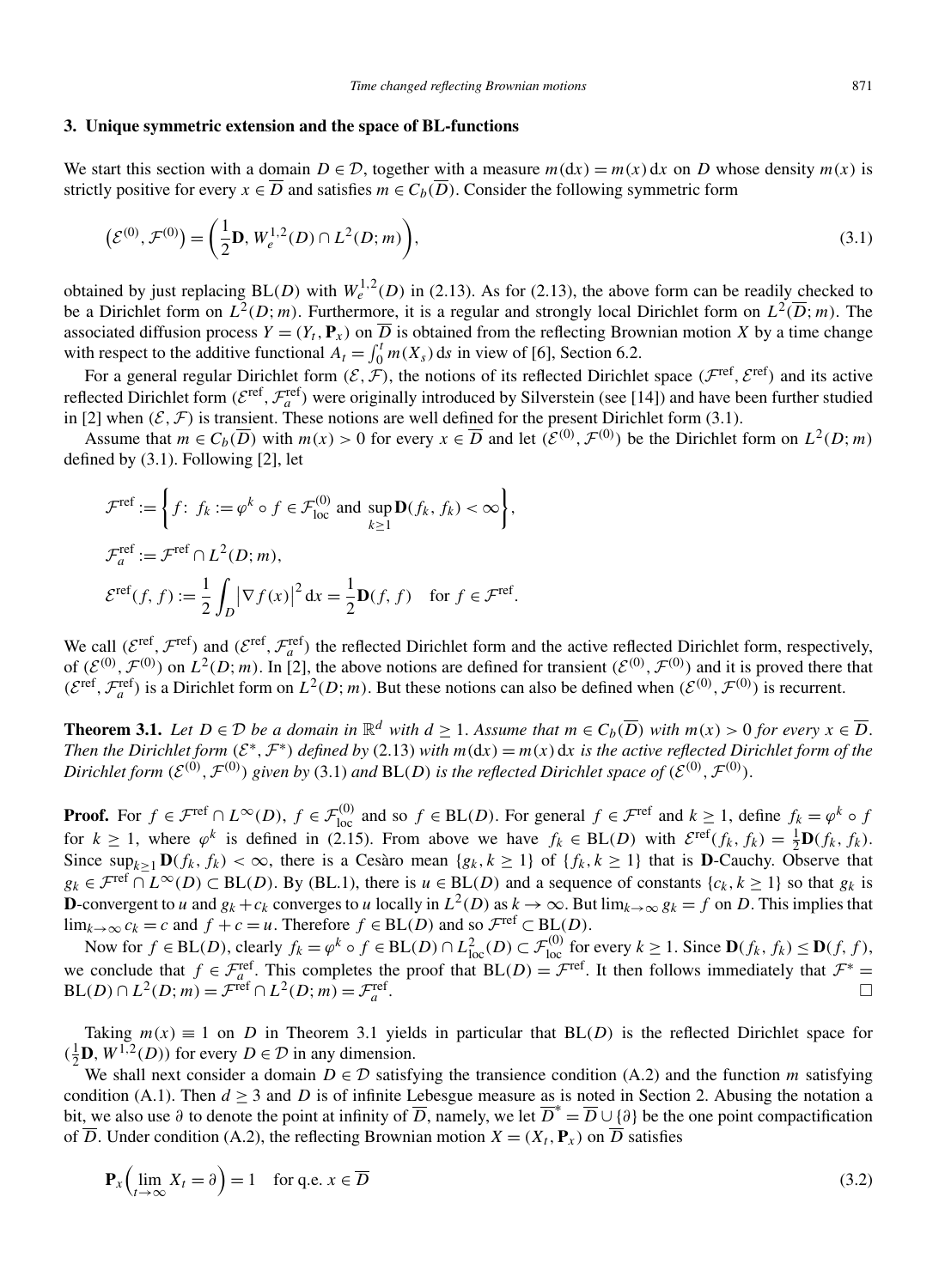on account of [3], Theorem 2.4. In this case, the Dirichlet form  $(\mathcal{E}^{(0)}, \mathcal{F}^{(0)})$  of (3.1) is transient and its associated diffusion process, time-changed Brownian motion  $Y = (Y_t, \mathbf{P}_x)$  on  $\overline{D}$  has lifetime  $\zeta$  satisfying  $\mathbf{P}_x(\zeta < \infty) = 1$  for q.e.  $x \in \overline{D}$ . This is because, since  $m \in L^1(D, dx)$  and the RBM *X* on  $\overline{D}$  is transient, by Lemma 1.5.1 of [6],  $\mathbf{E}_x^Y[\zeta] =$  $\mathbf{E}_x \left[ \int_0^\infty m(X_s) \, ds \right] < \infty$  for q.e.  $x \in \overline{D}$ . Moreover,  $Y_t$  approaches to  $\partial$  as  $t \to \zeta$  in view of (3.2).

Let us further make the following assumption on the domain *D*:

(A.3)  $\mathbb{H}^*(D)$  consists of constant functions on *D*.

Here  $\mathbb{H}^*(D)$  is the space of harmonic functions on *D* appearing in Lemma 2.3. Thus under the transience condition (A.2), (A.3) amounts to assuming that

 $BL(D)$  is a linear space spanned by  $W_e^{1,2}(D)$  and constant functions. (3.3)

We will show in Theorem 3.5 below that conditions  $(A.2)$  and  $(A.3)$  hold for every unbounded uniform domain. Moreover Proposition 3.6 will imply that the condition (A.3) is satisfied by any domain  $D \in \mathcal{D}$  that is the complement of a compact set.

Under the stated three conditions, we shall compare the form  $(\mathcal{E}^*, \mathcal{F}^*)$  defined by (2.13) and the  $(\mathcal{E}^{(0)}, \mathcal{F}^{(0)})$ defined by (3.1). They are Dirichlet forms on  $L^2(D; m)$  and related to each other by

$$
\begin{cases} \mathcal{F}^* = \{u = u_0 + c : u_0 \in \mathcal{F}^{(0)}, c \text{ is constant} \}, \\ \mathcal{E}^*(u, u) = \mathcal{E}^{(0)}(u_0, u_0) = \frac{1}{2} \mathbf{D}(u_0, u_0) \end{cases}
$$
(3.4)

in view of Proposition 2.4.

Let  $m^*$  be the extension of *m* from *D* to  $\overline{D}^*$  obtained by setting

 $m^*(\partial D \cup \{\partial\}) = 0.$ 

By identifying  $L^2(D; m)$  with  $L^2(\overline{D}^*; m^*)$ , we can regard  $(\mathcal{E}^*, \mathcal{F}^*)$  as a Dirichlet form on  $L^2(\overline{D}^*; m^*)$ .

**Theorem 3.2.** *Assume that conditions* (A.1), (A.2) *and* (A.3) *hold*.

- (i)  $(\mathcal{E}^*, \mathcal{F}^*)$  *is a recurrent, strongly local and regular Dirichlet form on*  $L^2(\overline{D}^*, m^*)$ .
- (ii) *The associated diffusion process*  $Y^* = (Y_t^*, \mathbf{P}_x^*)$  *on*  $\overline{D}^*$  *is a conservative extension of the time changed transient reflected Brownian motion Y on D and satisfies*

$$
\mathbf{P}_x^*(\sigma_\partial < \infty) = 1 \quad \text{for } q.e. \ x \in \overline{D}^* \,. \tag{3.5}
$$

**Proof.** (i) The recurrence condition (2.3) is trivially satisfied by  $(\mathcal{E}^*, \mathcal{F}^*)$ . If we let  $\mathcal{C} = \{u + c : u \in C_c^\infty(\overline{D}), c \text{ is }$ constant}, then  $C \subset C(\overline{D}^*)$  and C is readily seen to be a core of the Dirichlet form  $(\mathcal{E}^*, \mathcal{F}^*)$ . The strong locality of *(*E∗*,*F∗*)* can be proved in the same way as in the proof of Theorem 3.2 of [7], where a Dirichlet form quite similar to (3.4) was studied in a rather general context.

(ii) Since *Y* is associated with  $(\mathcal{E}^0, \mathcal{F}^0)$ ,  $Y^*$  is an extension of *Y* from  $\overline{D}$  to  $\overline{D}^* = \overline{D} \cup \{\partial\}$ . The point  $\partial$  is not  $m^*$ polar for  $X^*$  because  $P_{m^*}^*(\sigma_\partial < \infty)$  dominates the quantity  $P_m(\zeta < \infty) > 0$  for *Y*. On the other hand, the irreducibility of  $(E^*, \mathcal{F}^*)$  can be verified in a similar manner to [7]. Hence (3.5) holds in view of [6], Theorem 4.6.6.  $□$ 

*Remark 3.3. The extended diffusion Y*<sup>∗</sup> *of Y in the above theorem can be also constructed stochastically by a darning of Y at ∂ as in* [7] *and* [3], *namely*, *by piecing together the excursions of Y around ∂ according to an excursion-valued Poisson point process* {**p***t*}*. The characteristic measure* **n** *of* {**p***t*} *is described as* [7], (4.4) *in terms of the transition function* { $q_t$ } *of Y and the* { $q_t$ }*-entrance law* { $\mu_t$ } *on E uniquely determined by the equation* 

$$
m=\int_0^\infty \mu_t\,\mathrm{d}t.
$$

Using Theorem 3.1, we can further show that *Y*<sup>∗</sup> is the unique *m*-symmetric continuous genuine extension of *Y* in the following sense.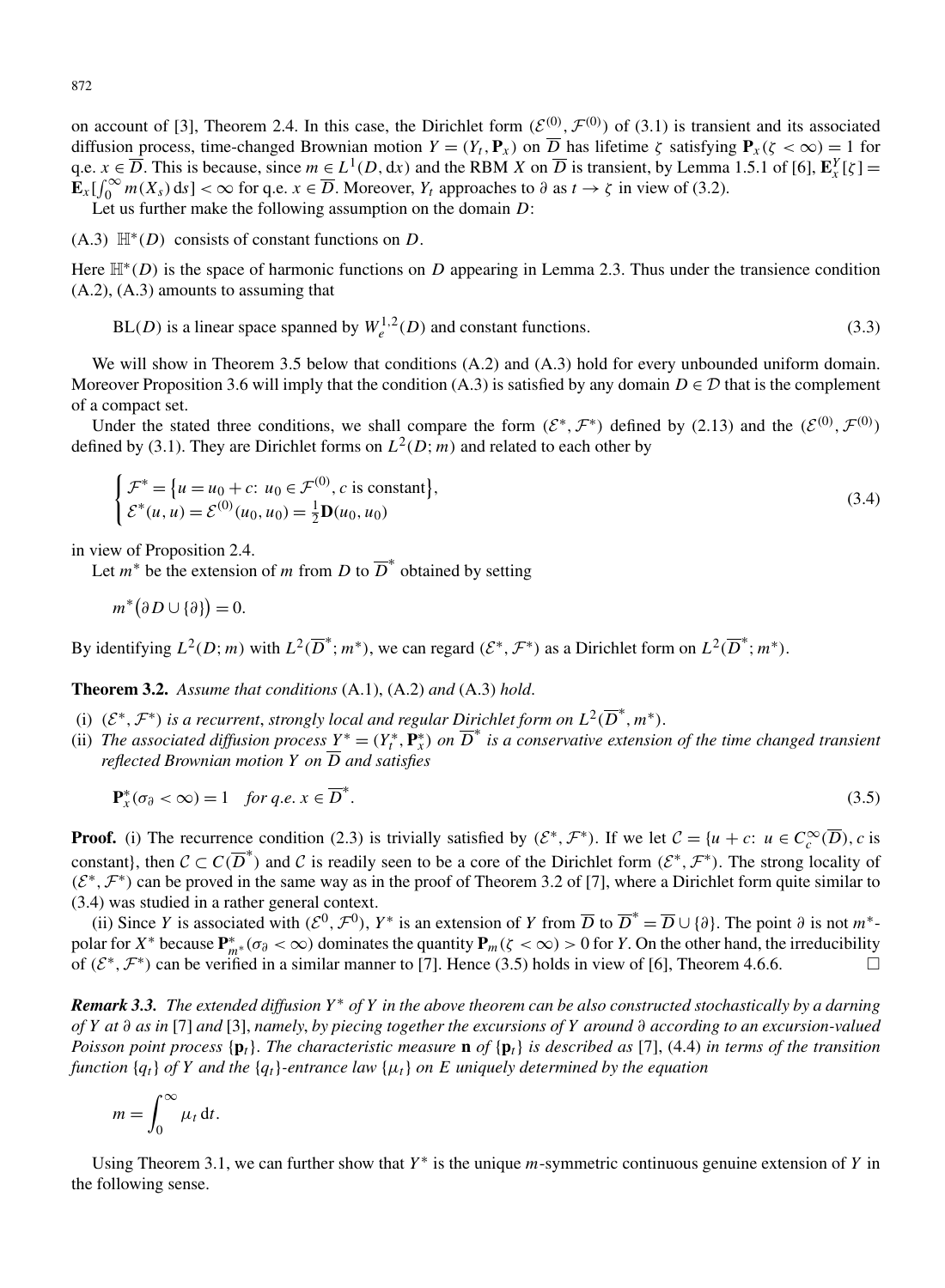**Theorem 3.4.** *Suppose that there is a Luzin space*  $E$  *so that*  $\overline{D}$  *is embedded continuously in*  $E$  *as a dense open subset and there is an m-symmetric diffusion Z on E that admits no killings inside and that Y is the proper subprocess of Z* killed upon leaving  $\overline{D}$ . Here the measure m is extended to *E* by setting  $m(E \setminus \overline{D}) = 0$ . Then the symmetric Dirichlet form of Z on  $L^2(E; m)$  coincides with that of  $X^*$  on  $L^2(\overline{D}; m)$ ; in other words, Z under  $P_m$  has the same *finite-dimensional distributions as that of Y*<sup>∗</sup> *under* **P**<sup>∗</sup> *m*.

Note that although *Z* and *X*<sup>∗</sup> live on different state spaces, since  $m(E \setminus \overline{D}) = 0$  and  $m({\delta}) = 0$ ,

$$
\mathbf{P}_m(Z_t \in E \setminus \overline{D}) = \mathbf{P}_m^* (Y_t^* = \partial) = 0 \quad \text{for every } t \ge 0
$$

and so we can compare the finite-dimensional distributions of *Z* under  $P_m$  with those of  $Y^*$  under  $P_m^*$ .

**Proof of Theorem 3.4.** Let  $(\mathcal{E}^Z, \mathcal{F}^Z)$  denote the symmetric Dirichlet form of *Z* on  $L^2(E; m)$ . It is known (cf. [11]) that  $(\mathcal{E}^Z, \mathcal{F}^Z)$  is quasi-regular on *E* and so, by [4], it is quasi-homeomorphic to a regular Dirichlet form on a locally compact metric space. Consequently, the results established under the regular Dirichlet form framework in [6] and [14] apply to *Z* and  $(\mathcal{E}^Z, \mathcal{F}^Z)$ .

Let L and  $\mathcal{L}^0$  be the L<sup>2</sup>-generators of the Dirichlet forms  $(\mathcal{E}^Z, \underline{\mathcal{F}}^Z)$  on  $L^2(E; m)$  and  $(\mathcal{E}^{(0)}, \mathcal{F}^{(0)})$  on  $L^2(\overline{D}; m)$ , respectively. Since *Y* is the part process of *Z* killed upon leaving  $\overline{D}$ , for every  $f \in Dom(L)$ , there is a unique  $\mathcal{E}^Z$ orthogonal decomposition  $f = f_0 + h$ , where  $f_0 \in \mathcal{F}^{(0)}$  and  $h \in \mathcal{F}^Z$  so that  $\mathcal{E}^Z(g, h) = 0$  for every  $g \in \mathcal{F}^{(0)}$ . Note that *h* is harmonic with respect to the diffusion *Y* (see [6]). Since  $f \in Dom(L)$ , we have in particular

$$
(-\mathcal{L}f, g)_{L^2(\overline{D}; m)} = \mathcal{E}^Z(f, g) = \mathcal{E}^{(0)}(f_0, g) \quad \text{for every } g \in \mathcal{F}^{(0)} \subset \mathcal{F}^Z.
$$

The above implies that  $f_0 \in \text{Dom}(\mathcal{L}^0)$  and  $\mathcal{L}^{(0)} f_0 = \mathcal{L} f$ . In the terminology of Silverstein ([14], Definition 15.1 on p. 152),  $\mathcal{L}$  is contained in the *local generator* of  $(\mathcal{E}^{(0)}, \mathcal{F}^{(0)})$ . So by [14], Theorem 15.2, and its proof as well as Theorem 3.1 above, we have

$$
\mathcal{F}^Z \subset \mathcal{F}^*
$$
 and  $\mathcal{E}^Z(f, f) \geq \mathcal{E}^*(f, f)$  for  $f \in \mathcal{F}^Z$ .

Since *Z* is a genuine extension of *Y*,  $\mathcal{F}^Z$  must be the same as  $\mathcal{F}^*$  in view of (3.4). For any  $f = f_0 + c_1 \in \mathcal{F}^*$  with  $f_0 \in \mathcal{F}^{(0)}$ , since  $(\mathcal{E}^Z, \mathcal{F}^Z)$  is local and admits no killing, we have

$$
\mathcal{E}^Z(f, f) = \mathcal{E}^Z(f_0, f_0) = \mathcal{E}^{(0)}(f_0, f_0) = \mathcal{E}^*(f, f).
$$

This proves that  $(\mathcal{E}^Z, \mathcal{F}^Z) = (\mathcal{E}^*, \mathcal{F}^*)$ .

Finally we give sufficient conditions for (A.3) to hold.

**Theorem 3.5.** *Let*  $D \subset \mathbb{R}^d$  *be a uniform domain. Then*  $\mathbb{H}^*(D)$  *consists of all constant functions on D. In particular, if*  $d \geq 3$  *and*  $D \subset \mathbb{R}^d$  *is an unbounded uniform domain, then D satisfies conditions* (A.2) *and* (A.3).

**Proof.** Again we use [8], Theorem 4.13, which states that there is a linear bounded extension operator  $S : BL(D) \rightarrow$ BL( $\mathbb{R}^d$ ) in the following sense: for every *u* ∈ BL(*D*), *Su* ∈ BL( $\mathbb{R}^d$ ) with *Su* = *u* a.e. on *D* and with bound (2.21).

For  $u \in \mathbb{H}^*(D) \subset BL(D)$ ,  $Su \in BL(\mathbb{R}^d)$ . Therefore, by Lemma 2.5,  $Su = f_0 + c$  for some  $f_0 \in W_e^{1,2}(\mathbb{R}^d)$  and some constant *c*. Note that  $f_0|_D \in W_e^{1,2}(D)$ . Since  $f_0|_D = u - c \in \mathbb{H}^*(D)$ , we obtain

$$
\mathbf{D}(f_0, f_0) = 0,\tag{3.6}
$$

which implies that  $f_0 = c_1$  for some constant. Hence  $u \in \mathbb{H}^*(D)$  equals a constant  $c + c_1$  on *D*.

The second statement of the theorem follows from the above and Theorem 2.10.  $\Box$ 

We can readily deduce the next proposition from the above theorem. In particular, any unbounded domain  $D \subset$  $\mathbb{R}^d$ ,  $d \geq 3$ , in D with compact boundary satisfies (A.3).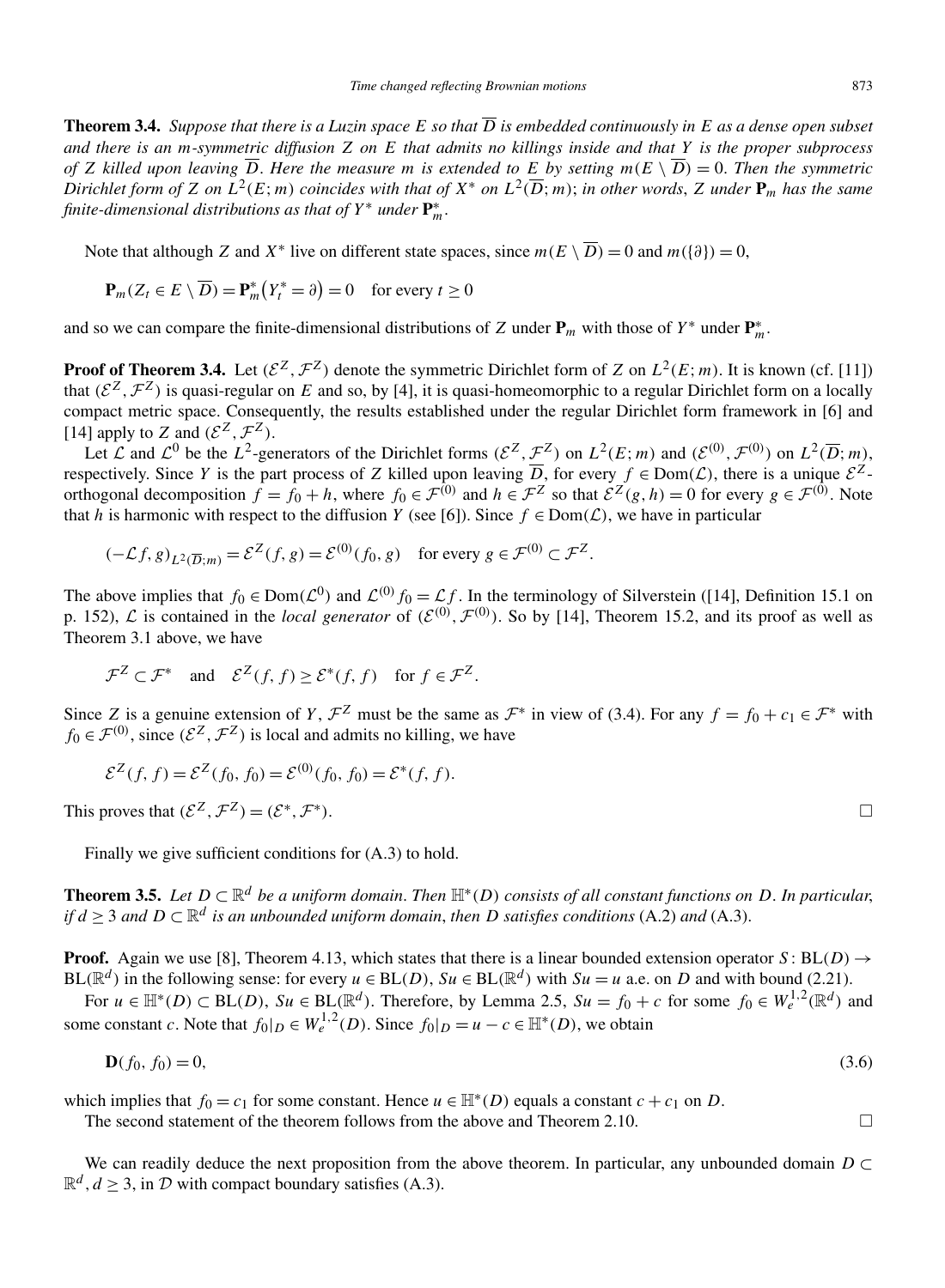**Proposition 3.6.** *If*  $D \subset \mathbb{R}^d$ ,  $d \geq 3$  *is an unbounded domain in*  $D$  *such that*  $D \setminus \overline{B(0,r)}$  *is a uniform domain for some*  $r > 0$ , *then condition* (A.3) *holds*.

**Proof.** By normal contraction property, it suffices to show that for every bounded nonnegative  $u \in BL(D)$ ,  $u = u_0 + c$ for some  $u_0 \in W^{1,2}_e(D)$  and a constant *c*.

We put  $U = D \setminus B(0, r)$  and take  $\phi \in C_c^{\infty}(\mathbb{R}^d)$  such that  $\phi = 1$  on  $B(0, r + 1)$ . As  $u \in BL(D) \subset BL(U)$  and U is an unbounded uniform domain, we see by the above theorem that there is a constant *c* with  $u_0 := u - c \in W_e^{1,2}(U)$ . We claim that  $(1 - \phi)u_0 \in W_e^{1,2}(U)$ . This is because there is a sequence  $f_n \in W^{1,2}(U)$  such that  $\sup_{n \ge 1} \int_U |\nabla f_n|^2 dx = 0$ and  $f_n \to u_0, n \to \infty$ , a.e. on *U*. Since  $u_0$  is bounded, by the normal contraction property, we may assume that  ${f_n, n ≥ 1}$  are uniformly bounded. Clearly  $(1 - \phi) f_n ∈ W^{1,2}(D)$ ,  $(1 - \phi) f_n$  converges a.e. on *D* to  $(1 - \phi)u_0$  and

$$
\sup_{n\geq 1} \int_{D} |\nabla ((1 - \phi) f_n)|^2 dx
$$
  
\n
$$
\leq 2 \sup_{n\geq 1} ||f_n||_{L^{\infty}(U)}^2 \int_{\mathbb{R}^d} |\nabla \phi|^2 dx + 2 ||(1 - \phi)||_{\infty}^2 \sup_{n\geq 1} \int_{U} |\nabla f_n|^2 dx < \infty.
$$

We conclude that  $(1 - φ)u_0 ∈ W_e^{1,2}(D)$ . On the other hand, since  $φu_0 ∈ W<sup>1,2</sup>(D)$ , we have  $u − c = u_0 = φu_0 + (1 −$  $\phi$ )u<sub>0</sub>  $\in W_e^{1,2}(D)$ . This proves the theorem.

*Remark 3.7. The second statement of Theorem* 3.5 *is "sharp" for* (A.3) *in view of the following example*. *If D is an unbounded domain in* R*<sup>d</sup> with two or more infinite branches*, *then condition* (A.3) *may fail*. *Consider*

$$
D = B(0, 1) \cup \left\{ x = (x_1, x_2, \dots, x_d) : x_d^2 > \sum_{k=1}^{d-1} x_k^2 \right\}
$$

*in*  $\mathbb{R}^d$  *for*  $d > 3$ *. Here*  $B(x, r)$  *denote the ball centered at x with radius*  $r > 0$ *. Clearly D is a Lipschitz domain but it is not a uniform domain as it has a bottleneck B*1. *However D contains an unbounded uniform domain*

$$
C_1 := B(0,1)^c \cap \{x_d > \sqrt{x_1^2 + \dots + x_{d-1}^2}\}.
$$

*So by Theorem* 2.10, *condition* (A.2) *holds for D*.

*We claim that condition* (A.3) *does not hold for D*. *Define*

$$
C_2 = B(0, 1)^c \cap \left\{ x_d < -\sqrt{x_1^2 + \dots + x_{d-1}^2} \right\}.
$$

Let  $f \in C_b^2(\overline{D})$  be such that  $f = 1$  on  $C_1$  and  $f = 2$  on  $C_2$ . Clearly  $f \in BL(D)$  and so we can write it as  $f = f_0 + h$ *with*  $f_0 \in W_e^{1,2}(D)$  *and*  $h \in H^*(D)$ . *Let X be RBM on*  $\overline{D}$ *, which is transient as is noted in the above. By* (3.2)

$$
\mathbf{P}_x\Big(\lim_{t\to\infty}f(X_t)=1\Big)\cdot\mathbf{P}_x\Big(\lim_{t\to\infty}f(X_t)=2\Big)>0\quad\text{for }q.e.\ x\in D.
$$

*On the other hand*, *f*<sup>0</sup> *is quasi-continuous in the restricted sense with respect to the transient extended Dirichlet space*  $(W_e^{1,2}(D), \frac{1}{2}D)$ : *there exists a decreasing sequence of open subsets*  $\{G_n\}$  *of*  $\overline{D}$  *such that*  $Cap_{(0)}(G_n) \to 0$  *as n* → ∞, *and the restriction of f*<sub>0</sub> *to each set*  $(\overline{D} \setminus G_n) \cup \{\partial\}$  *is continuous there if we set*  $f_0(\partial) = 0$ *. By* (2.9) *of* [3], *it then holds that*  $P_x(\sigma_{G_n} = \infty$  *for some*  $n \ge 1$ ) = 1, *q.e.*  $x \in D$ , *which combined with* (3.2) *leads us to*  $\lim_{t\to\infty} f_0(X_t) = 0$   $\mathbf{P}_x$ -a.s. for q.e.  $x \in D$ . Thus we have  $\lim_{t\to\infty} f(X_t) = \lim_{t\to\infty} f(X_t)$   $\mathbf{P}_x$ -a.s. for q.e.  $x \in D$ . *This yields that h cannot be a constant*.

*Remark 3.8.* In the case where the reflecting Brownian motion on  $\overline{D}$  is recurrent, we have the identification

$$
\left(W_e^{1,2}(D), \frac{1}{2}\mathbf{D}\right) = \left(\text{BL}(D), \frac{1}{2}\mathbf{D}\right). \tag{3.7}
$$